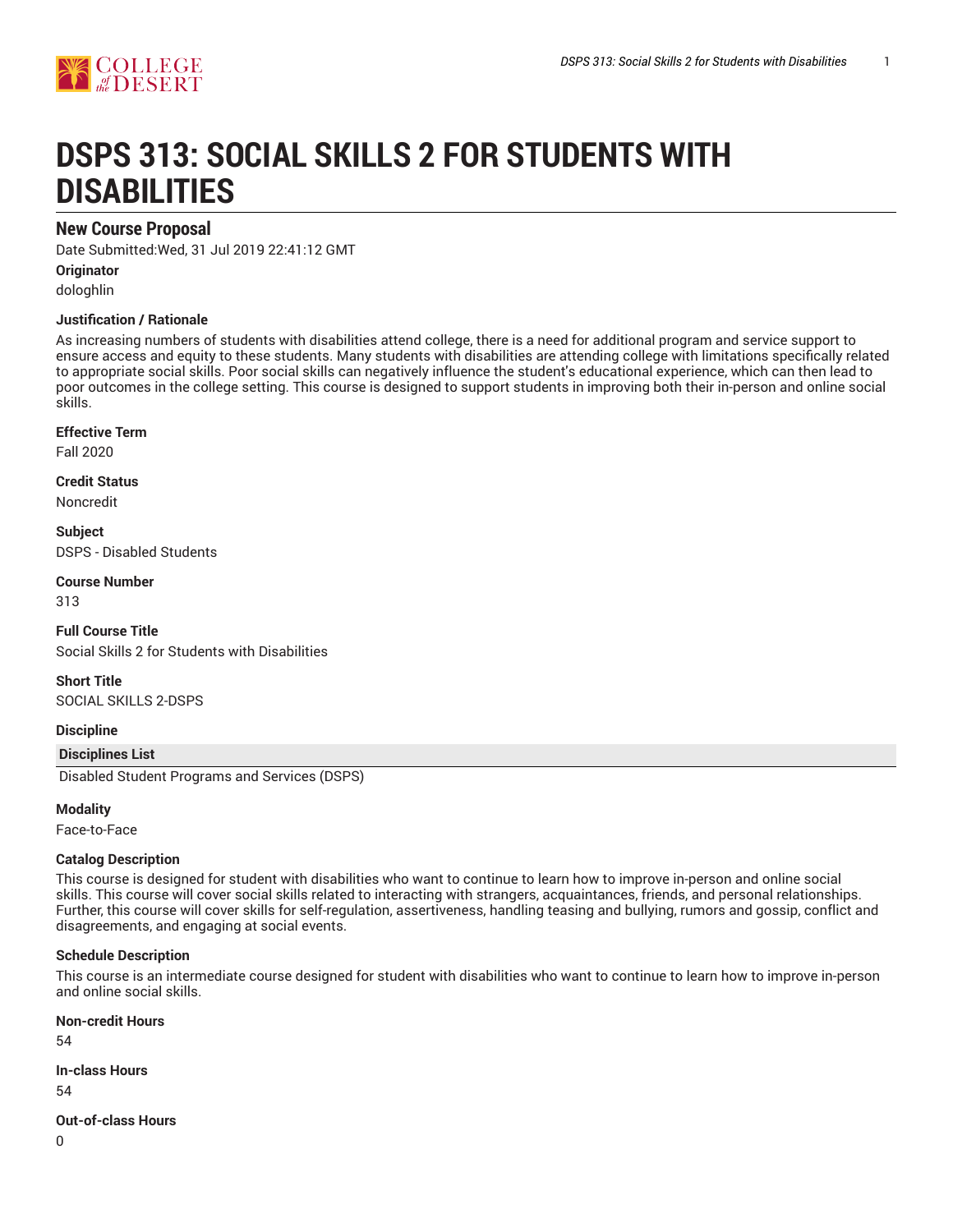

# **Total Semester Hours**

54

# **Override Description**

Noncredit course.

# **Required Text and Other Instructional Materials**

**Resource Type**

Book (Recommended) **Open Educational Resource** No

**Author** Temple Grandin, PhD and Sean Barron

**Title** Unwritten Rules of Social Relationships

**Edition** 2nd

**Publisher** Future Horizons, ISBN#1941765386

**Year**

2017

# **Class Size Maximum**

12

#### **Course Content**

Strangers and acquaintances Engaging in short conversations Greetings and introductions Meeting people Defining friendships Making friends Different types of friendships Coping with peer pressure Establishing boundaries Coping with friendship challenges Skills and behaviors for healthy friendships Identifying a potential relationship Extending an invitation Topics to discuss Establishing and respecting boundaries Authority figures Defining authority figures Asking for assistance Offering help Self-protection Safe interactions Social Skills for Various Environments Community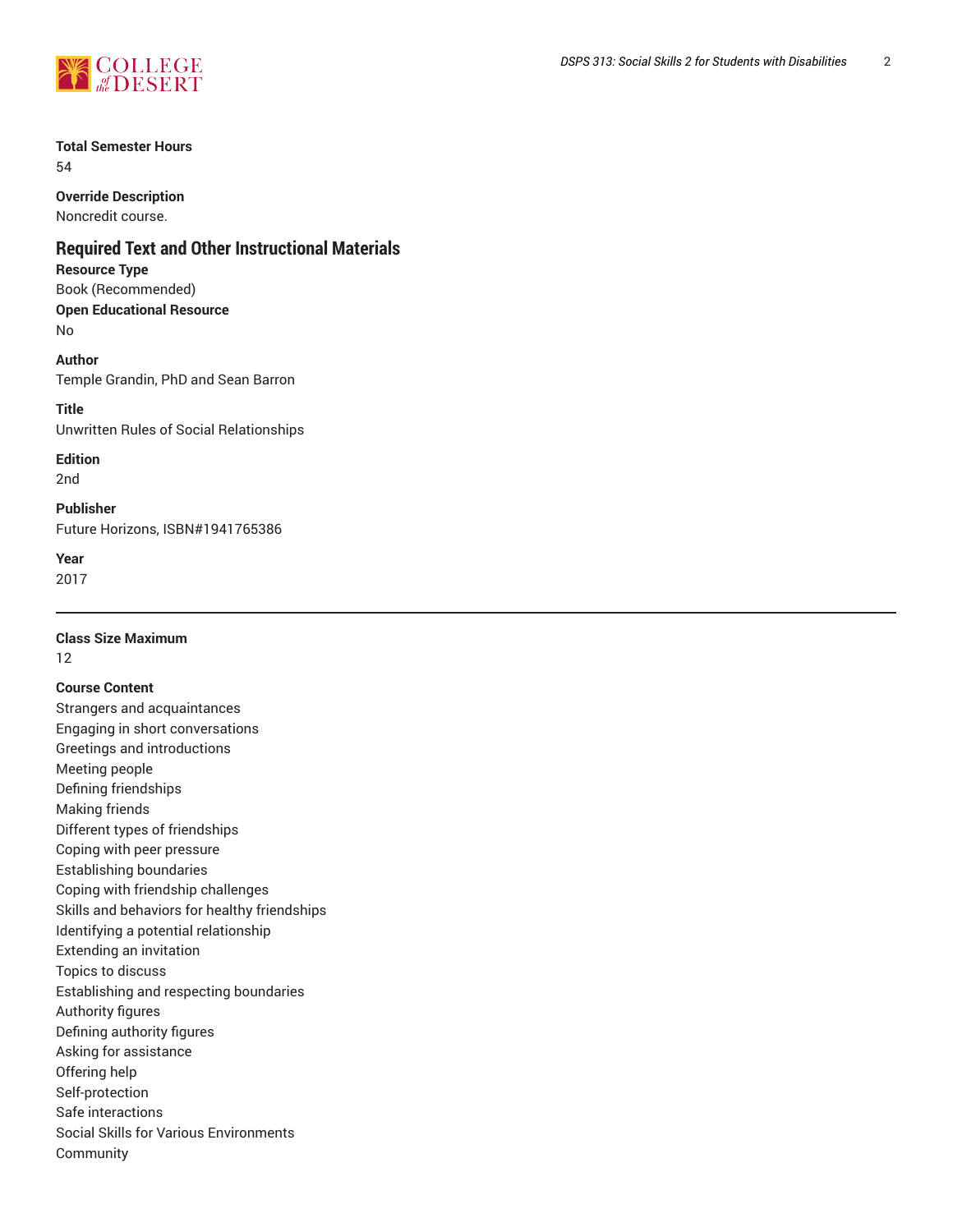

Academic Employment Self-Regulation Recognizing feelings Expressing feelings Coping with feelings Monitoring behavior Self-talk Self-control Assertive versus aggressive When and how to be assertive Assisting Others Responding to a request for assistance Volunteering to provide assistance When not to get involved Defining teasing Defining bullying Recognizing bullies Recognizing feelings of being teased and bullied Recognizing being the bully Responding to teasing and bullying Defining a rumor Defining gossip Recognizing rumors Recognizing feelings caused by gossip and rumors Responding to gossip and rumors Accepting feedback Handling constructive feedback Handling embarrassing feedback Conflict and Disagreements Identifying when a conflict or disagreement exists Remaining calm Identifying potential causes of the conflict or disagreement Expressing oneself during a conflict or disagreement Techniques for discussing problems "I" messages Active listening Listening to perspectives of others during conflict or disagreement Apologizing Working to identify a solution Coping with challenging people Social Events Rules for social events Appropriate locations Appropriate individuals Appropriate activities Planning a social event Before the social event During the social event Ending a social event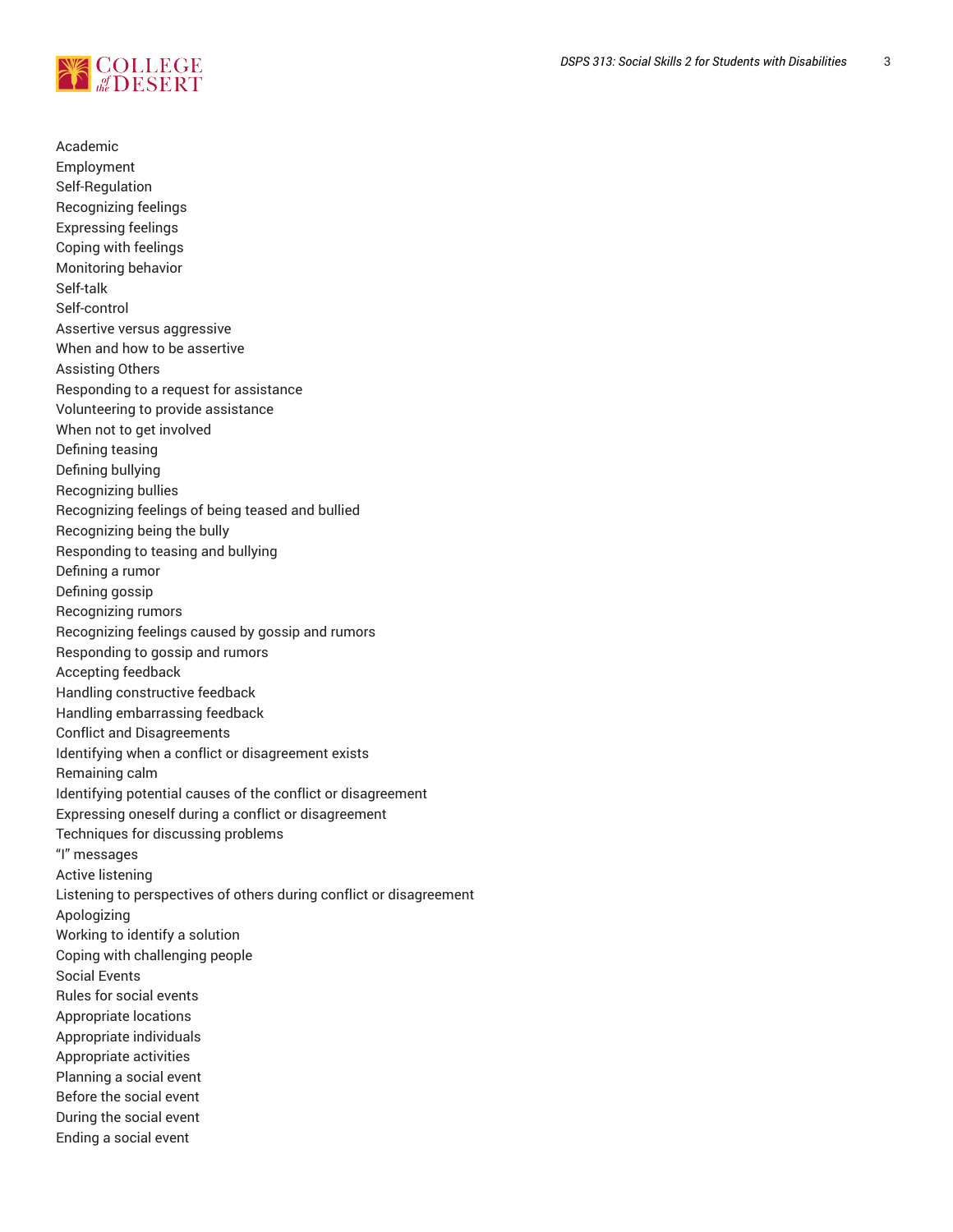

#### **Course Objectives**

|             | <b>Objectives</b>                                                              |
|-------------|--------------------------------------------------------------------------------|
| Objective 1 | Demonstrate ability to show respect and maintain a positive attitude.          |
| Objective 2 | Demonstrate improvement of in-person and online conversational skills.         |
| Objective 3 | Develop and discuss strategies for building relationships with others.         |
| Objective 4 | Differentiate and list strategies to manage conflict.                          |
| Objective 5 | Describe areas that can be challenging for the individual in a social setting. |

#### **Student Learning Outcomes**

|           | Upon satisfactory completion of this course, students will be able to:                                  |
|-----------|---------------------------------------------------------------------------------------------------------|
| Outcome 1 | Demonstrate effective communication skills.                                                             |
| Outcome 2 | Demonstrate interpersonal skills by learning and working cooperatively in a diverse environment.        |
| Outcome 3 | Utilize critical thinking skills to solve problems independently, cooperatively, and to make decisions. |

#### **Methods of Instruction**

| <b>Method</b>     | Please provide a description or examples of how each instructional<br>method will be used in this course.                                                                                                                                                                                                        |
|-------------------|------------------------------------------------------------------------------------------------------------------------------------------------------------------------------------------------------------------------------------------------------------------------------------------------------------------|
| Role Playing      | Class and small group activities such as role playing challenging social<br>situations.                                                                                                                                                                                                                          |
| Lecture           | Lecture on unstated rules of communication, reading body language and<br>facial expressions.                                                                                                                                                                                                                     |
| <b>Discussion</b> | Discussion of appropriate social skills in various environments, using self<br>regulation, assertiveness, assisting others, how to recognize and respond<br>to teasing, bulling, rumors and gossip, appropriate handling of feedback,<br>conflict and disagreements, and behavior in a variety of social events. |
| Observation       | Participation in small group and class activities and discussions<br>including handling of challenging social situations including expression<br>of feelings, opinions and contributing to team efforts.                                                                                                         |
| Journal           | Journal entries completed weekly by will be utilized to document specific<br>social skill challenges experienced during and out of class, along with<br>analysis of outcomes and ways to improve these in the future/                                                                                            |

#### **Methods of Evaluation**

| <b>Method</b>                                    | Please provide a description or examples of how<br>each evaluation method will be used in this course. | <b>Type of Assignment</b> |
|--------------------------------------------------|--------------------------------------------------------------------------------------------------------|---------------------------|
| Group activity participation/observation         | Assessment based on observation of specific social In Class Only<br>skills learned.                    |                           |
| Presentations/student demonstration observations | Presentation of specific appropriate versus<br>inappropriate social interactions.                      | In Class Only             |
| Guided/unguided journals                         | Journal used to document and evaluate social<br>interactions outside of class and discussed in class.  | In and Out of Class       |
| Tests/Quizzes/Examinations                       | Exam will measure acquisition of unwritten social<br>skills/norms and etiquette.                       | In Class Only             |

#### **Assignments**

#### **Grade Methods** Pass/No Pass Only

### **MIS Course Data**

**CIP Code** 35 0199 - Interpersonal Social Skills, Other. - 35 0199 - Interpersonal Social Skills, Other.

#### **TOP Code**

493031 - Living Skills, Handicapped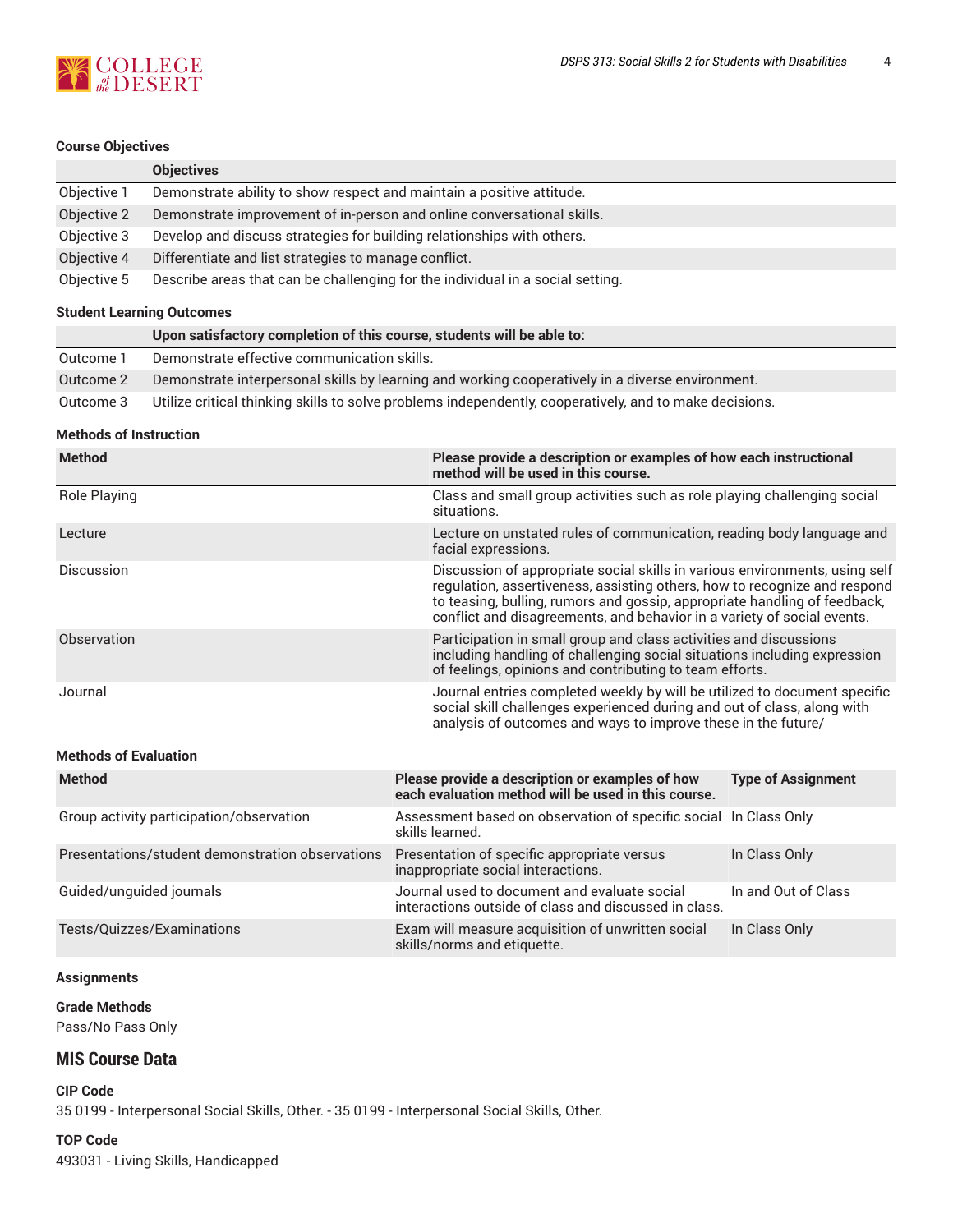

#### **SAM Code** E - Non-Occupational

**Basic Skills Status** Not Basic Skills

**Prior College Level** Not applicable

**Cooperative Work Experience** Not a Coop Course

**Course Classification Status** Non-Enhanced Funding

**Approved Special Class** Approved for special class for students with disabilities

**Noncredit Category** Substantially Disable

**Funding Agency Category** Not Applicable

**Program Status** Stand-alone

**Transfer Status** Not transferable

**Allow Audit** No

**Repeatability** Yes

**Repeatability Limit** 3X

**Repeat Type** Noncredit

**Justification**

Students with disabilities may need to repeat this class several times to acquire these skills.

**Materials Fee** No

**Additional Fees?** No

# **Files Uploaded**

**Attach relevant documents (example: Advisory Committee or Department Minutes)** Fall 2018-19 DSPS Advisory Committee Meeting Minutes October 2018.pdf

# **Approvals**

**Curriculum Committee Approval Date** 11/05/2019